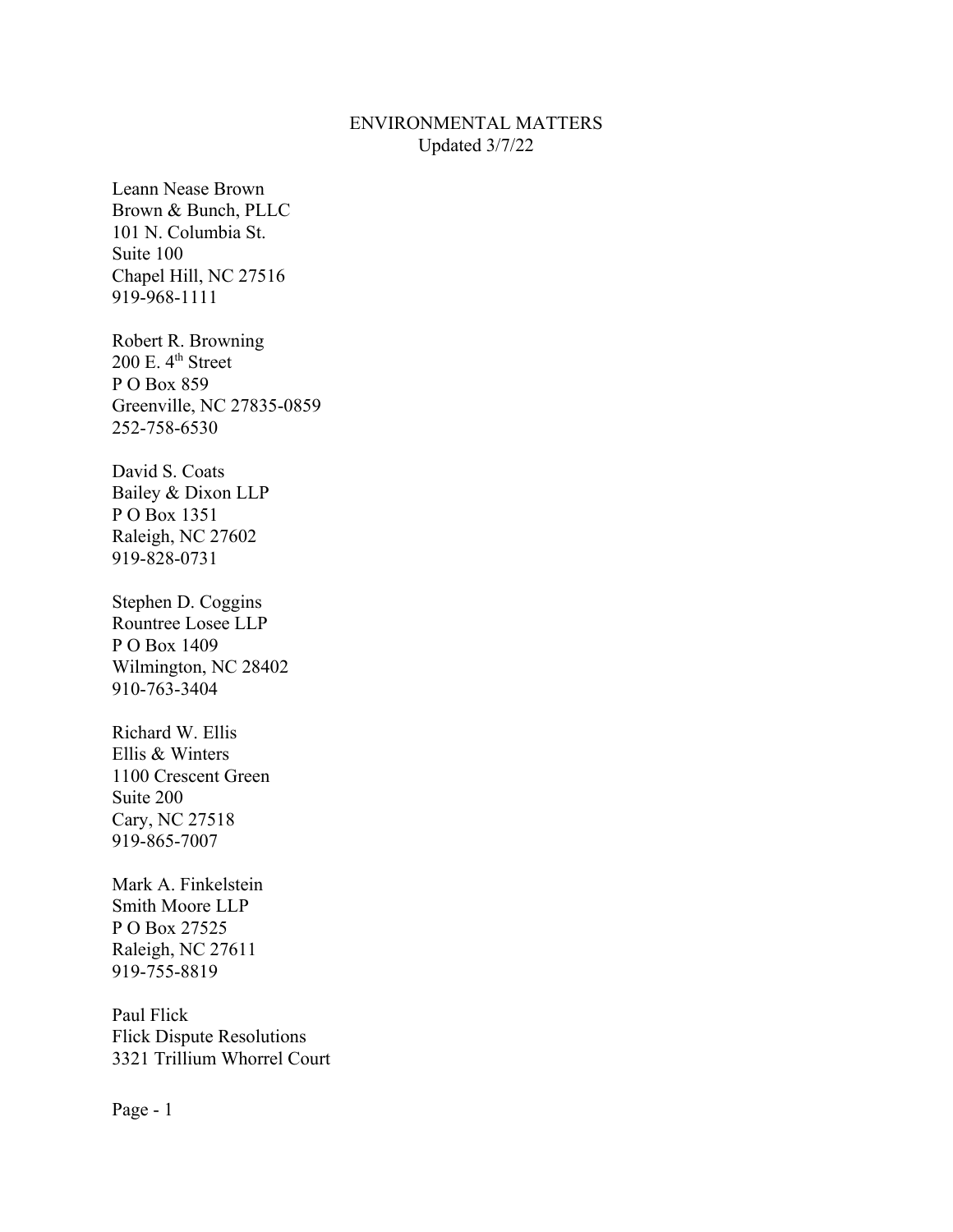Raleigh, NC 27607 919-809-7346

R. Howard Grubbs 197 Gorge View Drive Blowing Rock, NC 28605 828-295-5070

A. Holt Gwyn Conner Gwyn Schenck PLLC 306 East Market Street Suite One Greensboro, NC 27401 336-691-9222

Jonathan R. Harkavy Patterson Harkavy LLP 101 South Elm Street Suite 101 Greensboro, NC 27401 336-370-4200

Scott C. Hart Sumrell Sugg Carmichael Hicks & Hart PA 416 Pollack Street New Bern, NC 28560 252-633-3131

M. Lynn Hartsell Attorney at Law 1010 Lakeview Drive Cedar Grove, NC 27231-919-732-1277

Todd M. Hess Barwell Whaley Patterson & Helms PLLC Ballantyne One 15730 Brixham Hill Ave., Suite 300 Charlotte, NC 28277 980-213-6929

James R. Hubbard Law Offices of James R. Hubbard PLLC 1340 Environ Way Chapel Hill, NC 27517

Page - 2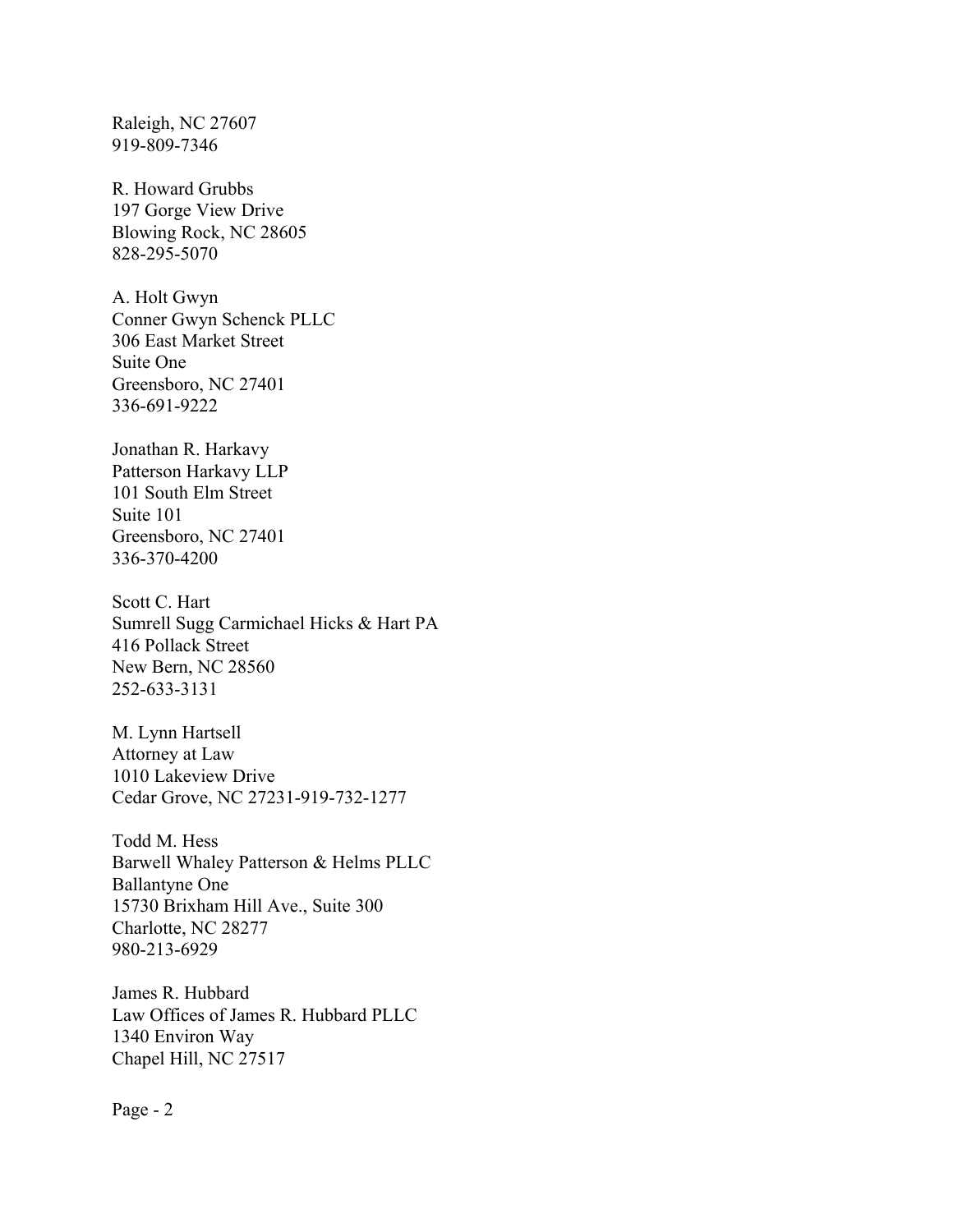## 919-928-0367

Howard L. Kastel 10393 Holt Chapel Hill, NC 27517 910-933-9181

Mark A. LaMantia LaMantia Law Offices, P.C. 8341-101 Bandford Way P O Box 97695 Raleigh, NC 27624-7695 919-676-5600

J. Anderson Little Mediation, Inc. P O Box 16205 Chapel Hill, NC 27514 919-967-6611

Judge James D. Llewellyn Superior Court Judge, Retired P O Box 567 Atlantic Beach, NC 28512 252-559-274

J. Douglas McCullough P O Box 2276 Atlantic Beach, NC 28512 919-819-1281

Michael T. Medford Manning Fulton & Skinner, P.A. P O Box 20389 Raleigh, NC 27619-0389 919-510-9241

B. Perry Morrison, Jr. Morrison Law Firm, PLLC P O Box 2046 4612 Nash Street North Wilson, NC 27894-2046 252-243-1003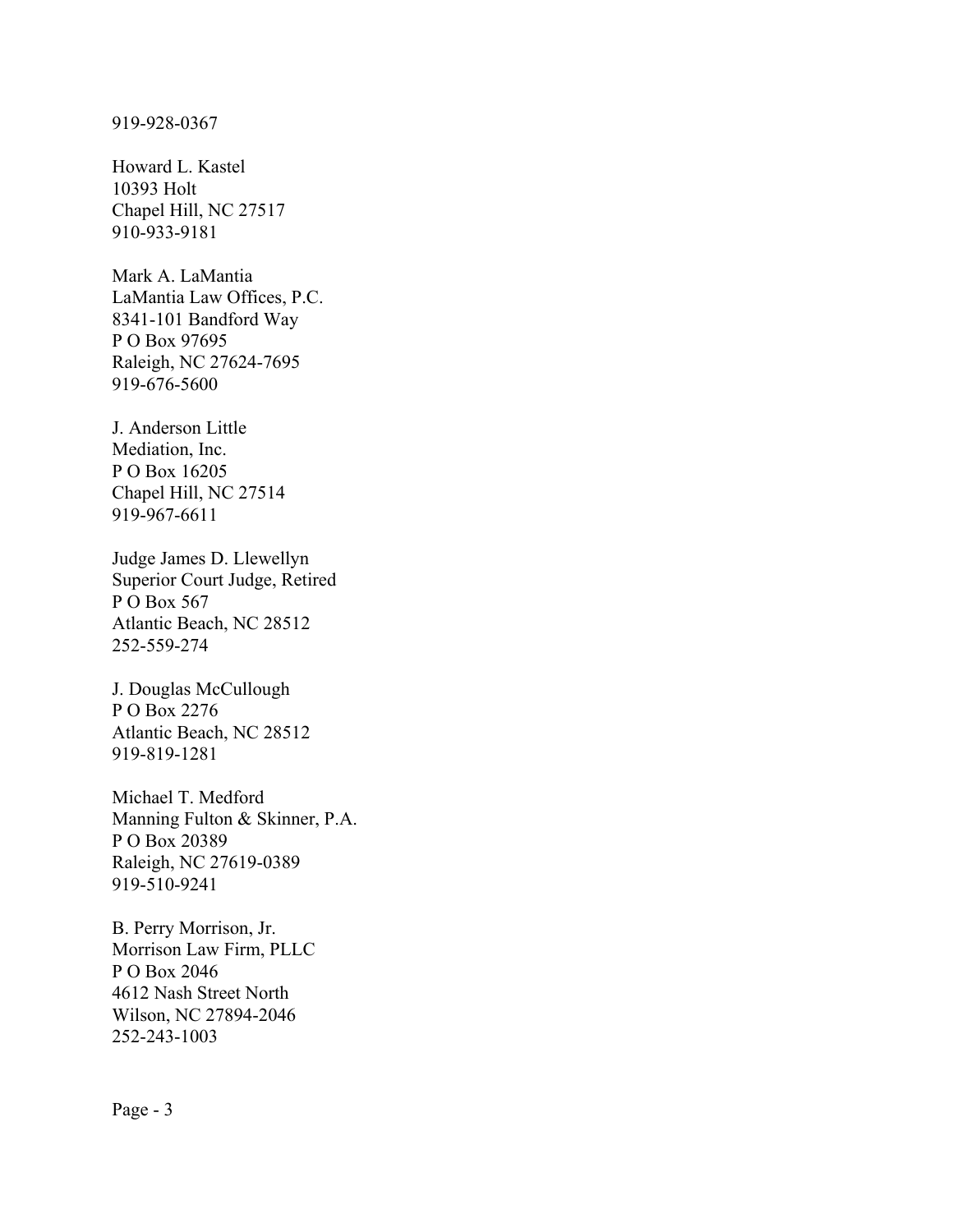Emily A. Moseley Wood Jackson PLLC 1330 St. Mary's Street Suite 460 Raleigh, NC 27605 919-829-7394

K. Alan Parry Smith Anderson Blount dorsett Mithcell & Jernigan LLP Wells Fargo Capitol Center 150 Fayetteville Street Suite 2300 Raleigh, NC 27601 919-821-6621

James S. Schenck IV Conner Gwyn Schenck PLLC P O Box 30933 Raleigh, NC 27622 919-789-9242

Elizabeth D. Scott Williams Mullen 301 Fayetteville Street Suite 1700 P O Box 1000 Raleigh, NC 27601 919-981-4004

Mitch Tuchman Morningstar Law Group 112 W. Main Street, Second Floor Durham, NC 27701-3604 919-590-0390

John A. J. Ward John A. J. Ward PLLC 219 Pollack Street New Bern, NC 28560 252-633-4378

William A. Webb Shanahan Law Group PLLC 128 E. Hargett Street Suite 300 Raleigh, NC 27601 919-856-9494

Page - 4